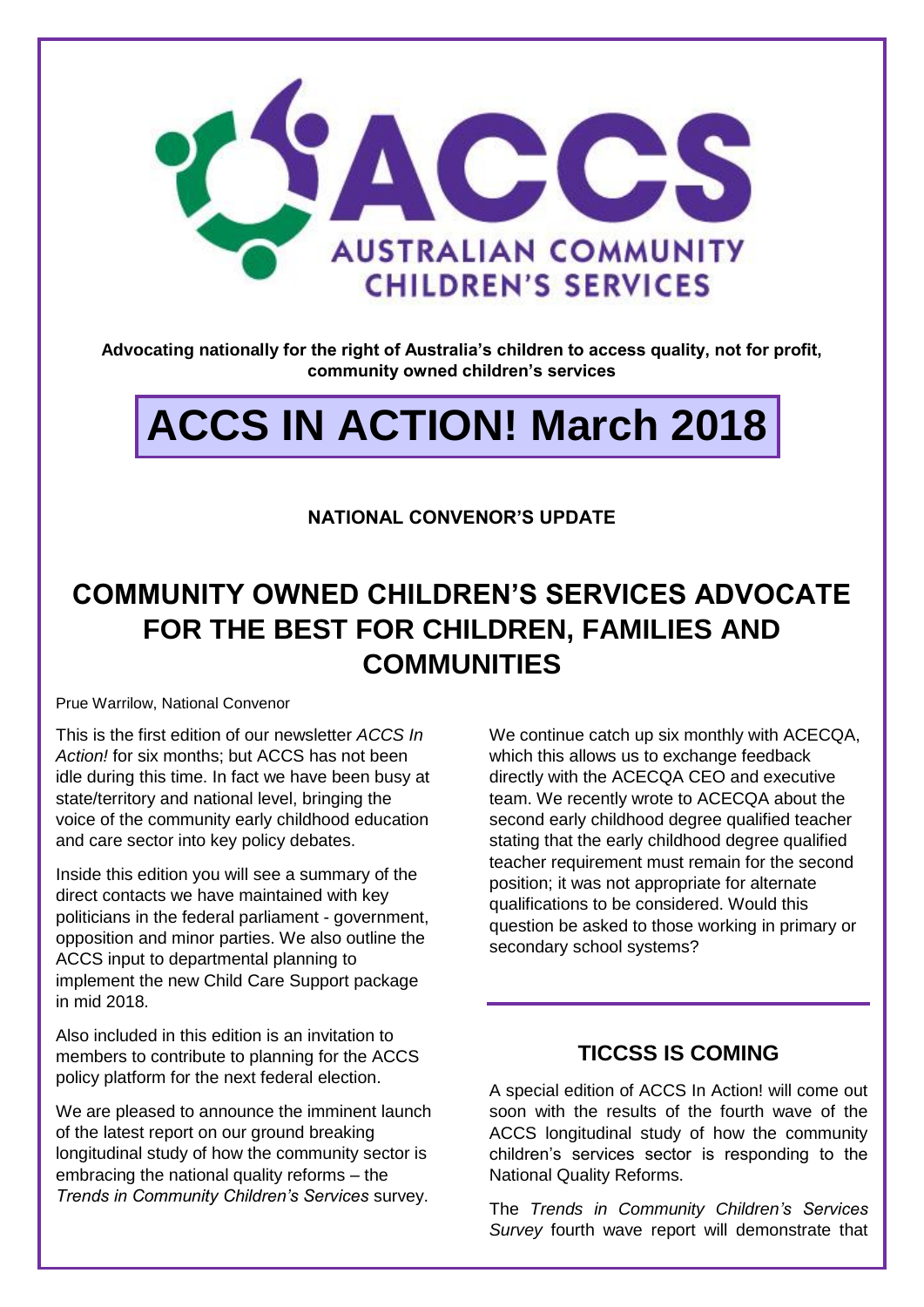community children's services continue to lead the way in:

- $\checkmark$  providing quality education and care services for children and families
- $\checkmark$  demonstrating a commitment to continuous quality improvement
- $\checkmark$  providing wages and conditions above award
- $\checkmark$  demonstrating strong support for the National Quality Framework

Thank you to all members who participated in the latest survey. This research gives ACCS a strong base of evidence to support the vital messages we give to policy makers.

### **ACCS TALKING WITH FEDERAL POLICY MAKERS**

ACCS has been very active in the last 6 months corresponding with federal politicians and the Department of Education as your voice in federal policy.

We followed up our face-to-face meeting with the Federal Education Minister last year with letters alerting him to the impact of the cap on Child Care Rebate in the final months of the current child care subsidy system and with our suggestions for how the new data collection system could collect data on the impact of the new Child Care Support package on vulnerable families. This letter and a recent edition of ACCS In Action! including the article outlining our unique contribution was also sent to all the other MPs we met with in the middle of last year.

ACCS wrote to the outgoing Shadow Minister for Early Childhood Education and Development thanking her for her leadership you showed in developing and consulting on the Labor Early Childhood Education and Care Future Directions for Australia.

We responded to a letter from the new Shadow Minister for Early Childhood Education and Development which acknowledged our contribution to the Labor Future Directions In Early Childhood policy consultation. We complimented her on the insights she has gained in the short time as the Shadow Minister. The list of threads and themes she has gleaned from the consultations to date augers well for a comprehensive and effective Federal Labor policy for the next Federal Election. We offered our ongoing support for the policy process.

ACCS alerted several MPs to our concerns about the resource implications for small community services in the proposal for provision of detailed sign in and out times in the new Child Care Support package.

The SA branch followed up last year's meeting with the Greens with a meeting with Senator Sarah Hanson-Young in her SA electoral office.

Last but not least, ACCS has made contact with a co-Convenor of the Parliamentary Friends of Early Childhood Group and provided a briefing and information on our Trends in Community Children's Services research. We hope to meet with her soon to discuss making a formal presentation on the latest TICCSS findings to the whole Group later this year.

### **ACECQA listens to ACCS on qualified Early Childhood Teachers**

ACCS responded to the request for feedback from ACECQA on the question of what 'equivalent qualifications' should be accepted for the second qualified Early Childhood Teacher position which becomes mandatory for larger services in 2020. ACECQA responded very positively to the evidence we presented from our members on the importance of this position being filled by Early Childhood Teaching degree qualified educators.

> *'In particular, I would like to thank you for canvassing the views of your members about their experiences of successfully integrating complimentary, interdisciplinary perspectives into their services, noting that these services retain a large number of degree qualified early childhood educator on staff…'*

*Gabrielle Sinclair, CEO, ACECQA*

### **ACCC Review Stops Merger Of Big OSHC Providers**

ACCS is proud to have contributed evidence to the Australian Competition and Consumer Commission inquiry into the proposed merger between Camp Australia and Junior Adventures Group, which would have created a major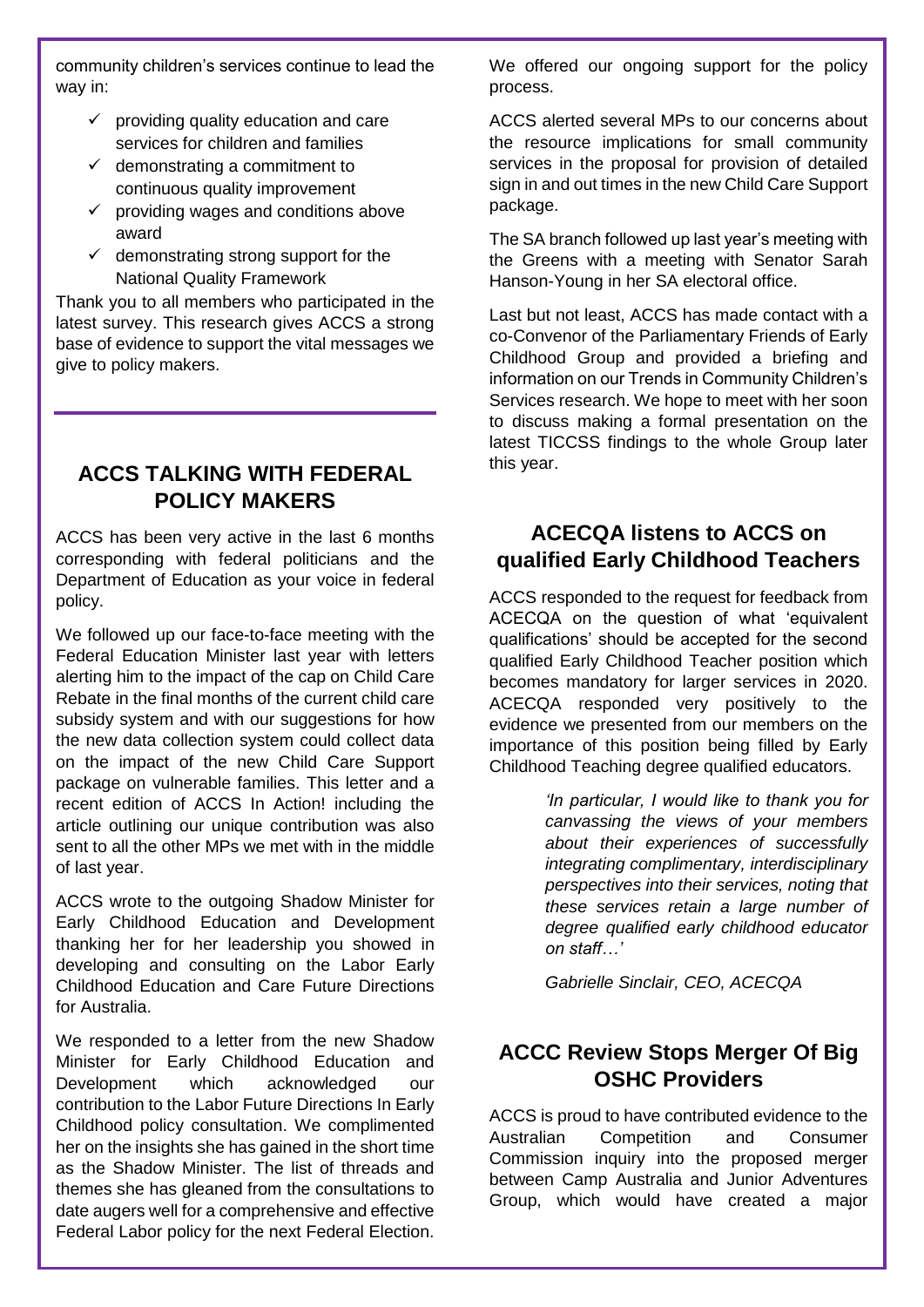domination of the outside school hours services sector.

ACCC advised: '*The ACCS relies on the information provided by industry participants, in addition to information provided by the parties to the transaction, to determine whether acquisitions are likely to substantially lessen competition. We thank you for your time and your willingness to provide us with information that assisted with our review.'*

### **TICCSS Findings Counter Claims Of 'Excessive Red Tape'**

ACCS has responded to the Senate Inquiry into the impact of red tape on childcare, arguing that the community sector is managing the so called burden of the National Quality Framework well.

The latest survey of the sector shows that familiarity with and streamlining of the NQF seems is having a positive impact on use of time. The survey shows a continuing trend for a decrease in the number of community early childhood education and care services reporting that they have insufficient time to deal with increased paperwork in the administration of the NQF.

ACCS also argues that any costs whether hours or monetary linked to compliance with high quality outcomes are ultimately an investment in the quality of a service in the short term and investment in increased economic and social output in the longer term.

Visit the ACCS [website](http://ausccs.org.au/?page_id=62) for details of this and other policy submissions.

### **Departmental Working Group On Implementation Of Child Care Support Package**

Linda Davison, ACCS Deputy National Convenor

ACCS has represented the community ECEC sector on the Department of Education and Training's Implementation and Transition Working Group. This group has met four times since August 2017 to consult with the Department, and provide practical feedback, on a range of issues that relate to sector-wide transition to the new Child Care Subsidy (CCS) package in July 2018.

ACCS has been vocal on a number of issues including the Minister's determination that services will provide exact attendance data, including sign in and out times for all children every day. ACCS and others on the Working Group raised concerns about this and ACCS wrote to the Minister [*hotlink to letter on ACCS website*], DET and other MPs putting the case for additional resources for services that don't currently have kiosk-style signin capabilities.

ACCS has also advocated for the new Child Care Subsidy System (which will replace the CCMS from July 2018) to include functionality that will enable the collection of real time data on the actual impact of this new policy, including changes in families' workforce participation and who is missing out as a result of the new activity test.

Currently we have been explaining to DET the practical impact of applying 10% withholding on the new Child Care Subsidy. Currently, 15% of Child Care Rebate is withheld (until the end of financial year reconciliation) from those families who also receive Child Care Benefit. Withholding has been designed to help families minimise unintended debt when their income fluctuates but the effect on families will be much greater under the new Child Care Subsidy, even at the reduced percentage, because withholding will apply to the whole of their subsidy entitlement. The impact will be particularly harsh on low-income families who are receiving the highest level of CCS and whose annual income is less likely to increase sufficiently to have a significant impact on their CCS entitlement. While the amount withheld will ultimately be paid to families after reconciliation, these families are more likely to be budgeting from week to week and less able to absorb increased out-of-pocket costs. Initial calculations suggest that the impact of withholding 10% from families receiving the highest level of CCS will be to increase their weekly fees by more than 55%. DET recognises that this may present a significant impost for some families and so will provide the option to request a withholding amount of less than 10% through the MyGov website. Service providers should be aware that this option is available and be ready to inform families where appropriate. In some cases, families may need support to submit a request for a reduced withholding amount.

Third party software providers have been working closely with DET to ensure that their IT systems will have the required functionality to be fully certified for CCS by the end of May 2018. While the majority of software providers are progressing well towards certification, each provider is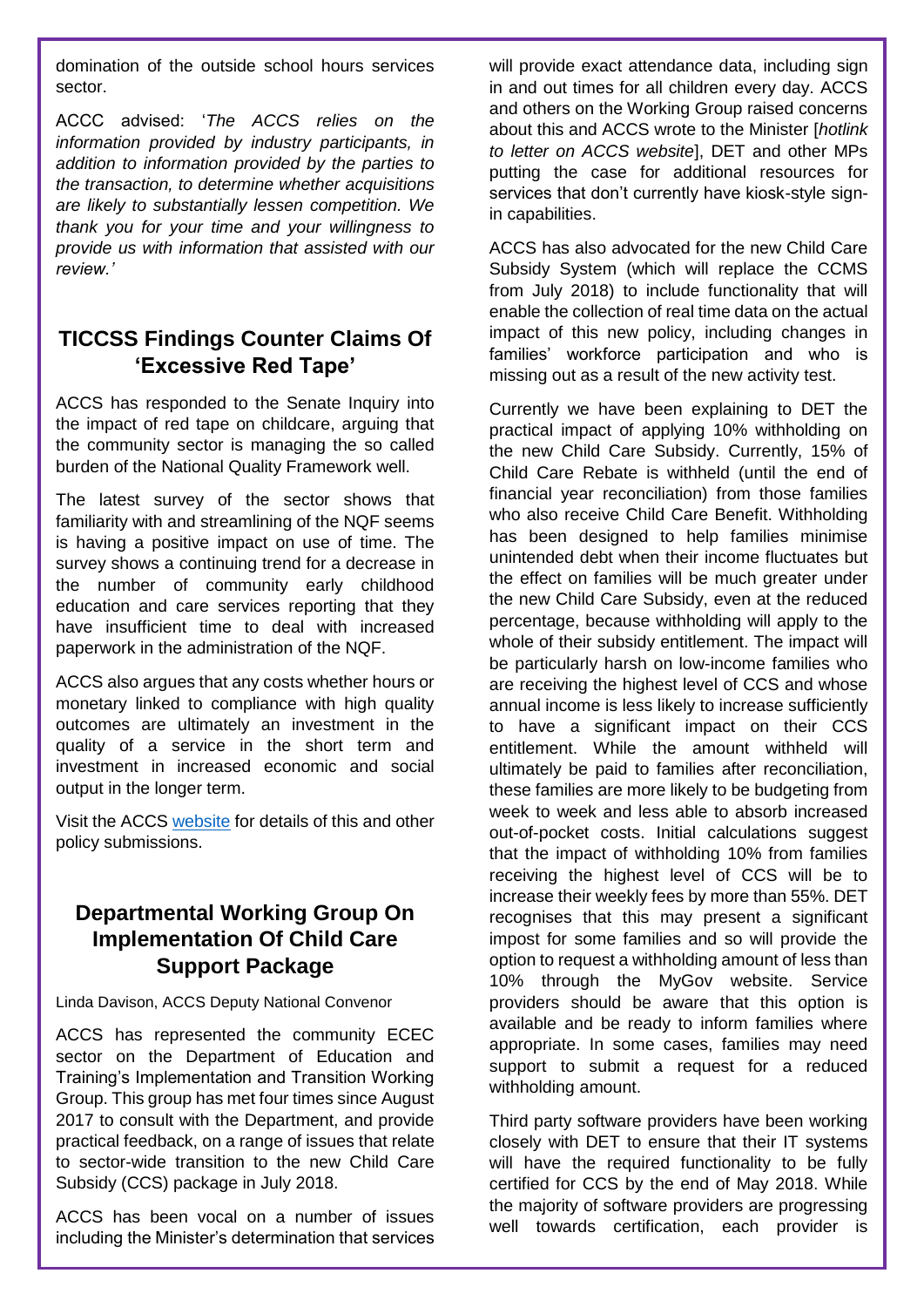approaching the task differently and some children's services may need to change software providers before the end of June in order to be compliant with the new system. All children's services should be checking with their software providers to find out if they will be ready to implement the new CCS from 2 July. Questions you might ask will be about timelines, functionality, training and ongoing support.

Children's services will receive a parcel post transition package in the coming weeks which will confirm the service details currently held by DET and contain specific information/directions to support timely transition to CCS.

#### **Priority of Access and the New Child Care Package**

The Australian Government Priority of Access guidelines are changing under the new Child Care Package that will be effective from 2 July 2018.

As vacancies in a service arise, providers will be asked to prioritise children who are:

- at risk of serious abuse or neglect
- a child of a sole parent who satisfies, or parents who both satisfy, the activity test through paid employment

Services will no longer be asked to give priority to children

- in Aboriginal and Torres Strait Islander families
- $-$  in families which include a person with disability
- families which include an individual whose adjusted taxable income does not exceed the lower income threshold or who are on income support
- $-$  in families with a non-English speaking background
- $-$  in socially isolated families
- children of single parents.

ACCS has consistently voiced concern about the potential impact of this omission on children and families facing structural disadvantage. Within the two priorities set by the Australian Government services can adopt a local policy that enshrines the rights of these families.

#### **\*\* Action you can take now \*\***

Members are urged to review your local service priority of access policy to make sure that it protects the rights of Aboriginal and Torres Strait Islander families and families experiencing disadvantage, who are no longer assured of priority in the proposed new national guidelines.

### **PREPARING AN ACCS POLICY PLATFORM FOR THE 2018 FEDERAL ELECTION**

The ACCS National Executive is planning for a strategic input to the policy debates in the lead up to the federal election due this year. As a first step the Executive invites members and branches to identify the issues of most importance to the community ECEC sector and what policy proposals that ACCS can put forward to all of the major parties.

ACCS has started to develop our position on the current push for universal access to ECEC for three year olds, which could form part of an election platform. The Executive invites members to read the research report which supports this and other policy proposals:

["Lifting Our Game Report of the review to achieve](http://www.education.vic.gov.au/Documents/about/research/LiftingOurGame.PDF)  [educational excellence in Australian schools](http://www.education.vic.gov.au/Documents/about/research/LiftingOurGame.PDF)  [through early childhood interventions".](http://www.education.vic.gov.au/Documents/about/research/LiftingOurGame.PDF)

Other issues identified so far include:

- What next for the National Quality Framework national partnerships when they end in 2020
- Pay equity for educators

Here is a reminder about the ACCS policy platform for the 2016 election – are these still the key issues in 2018? See the detailed evidence of the social and economic benefits of these proposals [here.](http://ausccs.org.au/?p=528)

#### HEADLINE ISSUES

- **1.** Increase the fee subsidy to 90 per cent of the full costs of early childhood education and care (ECEC) for low income families and 100 per cent of the full costs for children who are experiencing vulnerability or are at risk
- **2.** All children, including those of non-working parents, are eligible for subsidised ECEC for at least 2 days per week – from a minimum of 18 hours up to 24 hours per week reflecting the operating hours of the service
- **3.** Build a skilled and professional early childhood workforce no HECS, free TAFE
- **4.** No children and their families in detention in Australia or offshore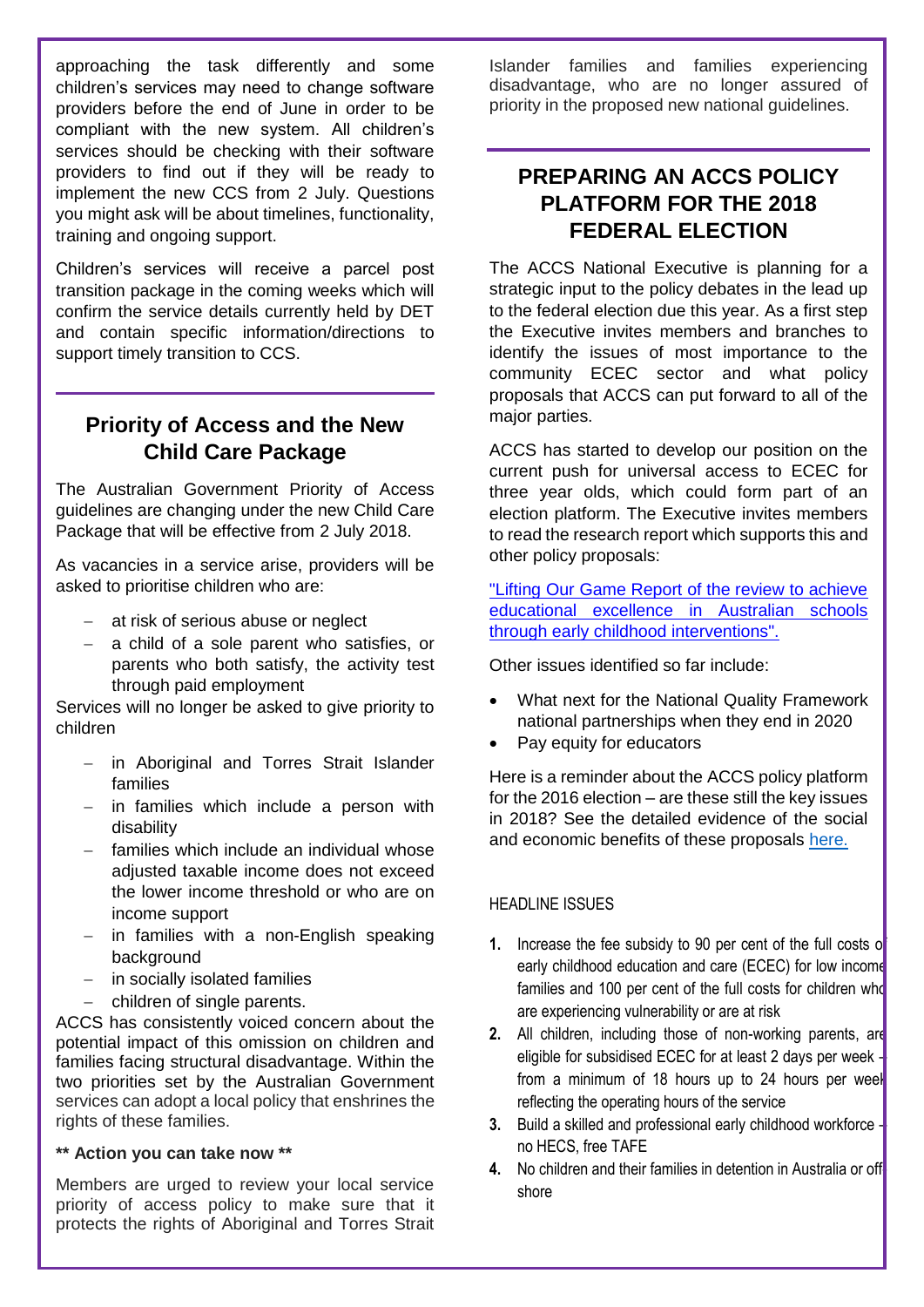ACCS also advocates for:

- Maintenance of the current Priority of Access criteria to ensure access for families experiencing vulnerability or disadvantage
- Continuation of the full implementation of National Quality Framework
- Investment in availability capital grants, low/no interest loans to not-for-profit providers; investment in flexible services (mobiles, occasional care, Aboriginal and Torres Strait Islander services); investment in planning for early and middle years services
- Government paid parental leave

ACCS is a partner in the Early Learning Everyone Benefits campaign. Our election issues reflect our commitment to the goals of this campaign. These are:

- To have all Australian children benefit from participating in early learning, particularly vulnerable children who will gain the most
- To have political parties commit to policies that will support 100 per cent of four year olds and 90 per cent of three year olds to attend early learning for at least two days per week, and for younger children to be able to attend as needed by their families
- To change the national conversation on the value of early learning .... that supporting attendance in early learning today will increase the future prosperity for all of us

Keep an eye out for opportunities to contribute to the ACCS federal election policy platform and advocacy activities as they emerge.

## **THE QUEST FOR QUALITY GAME**

ACECQA has developed a fun resource for services. The Quest for Quality is a trivia-style game developed for educators in education and care services. The game explores the seven quality areas in the revised National Quality Standard (NQS) through sector specific knowledge. The Quest for Quality also facilitates the development of relationships through team building activities and discussion starters. The Quest for Quality was designed as a capacity building tool for educators. It provides educators an opportunity to integrate an element of fun into their professional discussions and critical reflection. It can be adapted for use in a variety of contexts, or to meet the unique needs of your setting. Just like children, adults do not all learn in the same way. The Quest for Quality has been designed to cater for a range of learning styles, and to allow educators at any stage of their education and care career to contribute their wealth of knowledge and experience.

Head to the ACECQ[A website](http://www.acecqa.gov.au/national-quality-framework/nqf-video-resources) for more information about purchasing a full set or to download the free game and instructions. Extension packs will soon be available and will focus on specific areas. These packs can be added to the full set of Quest for Quality knowledge cards. The extension packs focus on: outside school hours care, family day care, environmental sustainability, inclusion and the newly released 24 hour movement guidelines. Keep an eye out for these as they will be available shortly on the ACECQA website to download or purchase.



## **ACCS NATIONAL MEETING**

The ACCS National Council is made up of delegates from all state and territory branches; it meets 2-3 times per year, remotely or face to face. An online meeting was held in November 2017.

The major items of discussion included following up on the visits to federal MPs and Senators in mid 2017, with a new formal planning process in place to ensure the voice of the community sector is heard by key political leaders.

There was an update on the major ACCS research program, Trends In Community Children's Services.

ACCS representatives reported on their advocacy in key forums including:

- ACECQA Qualifications Workforce Forum
- *Early Learning Everyone Benefits* campaign
- Australian Industry and Skills Committee Children's Education and Care Industry Reference Committee
- Department of Education & Training Working Groups Child Care Support program Implementation & Transition and Minister's Rules